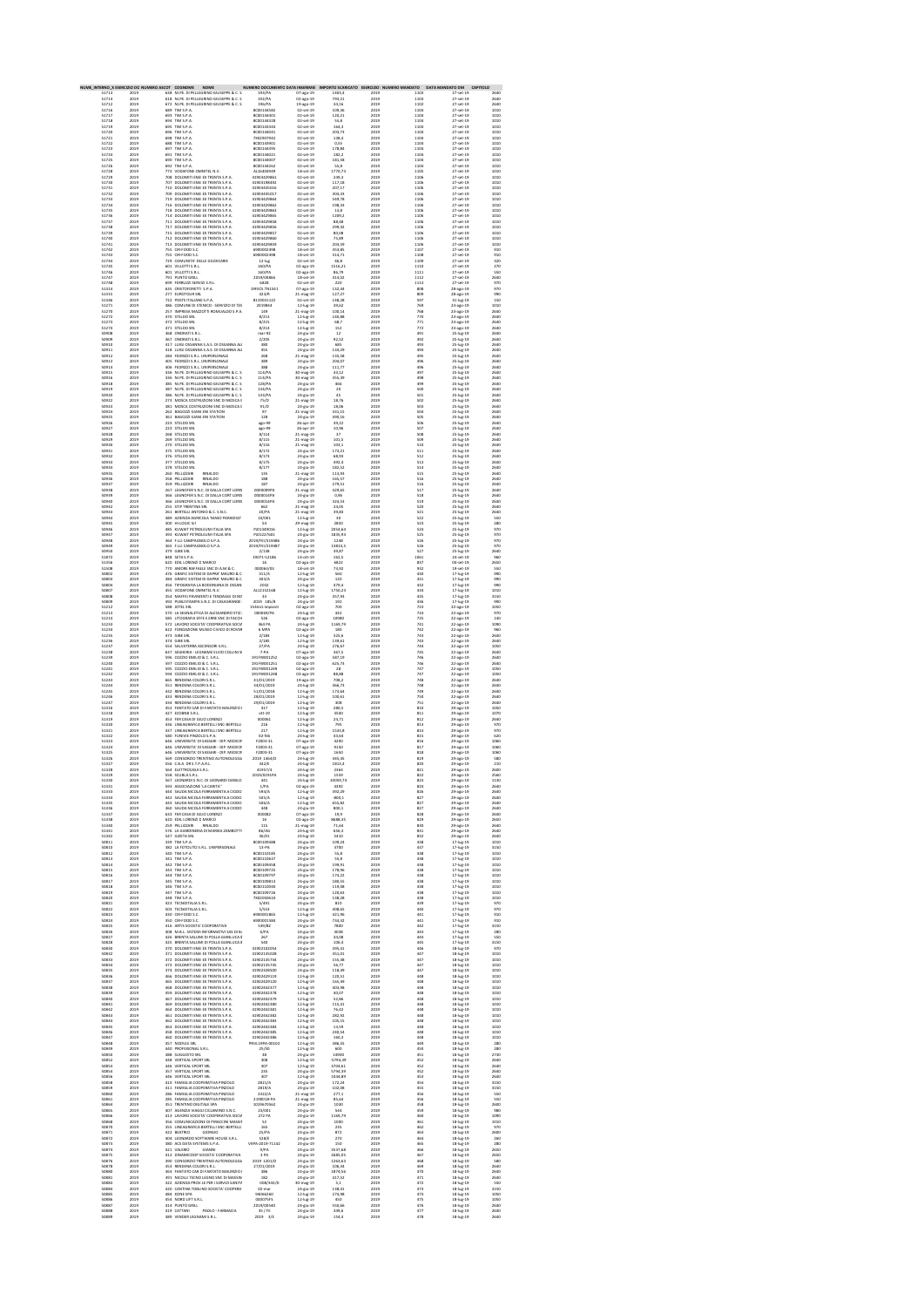2019 647 P.A.T. - LABORATORIO PROVE SUI MATERIALI - S105LPM/0412/2019 07-ago-19 109 2019 631 07-ago-19 2640 51843 2019 895 P.A.T. - LABORATORIO PROVE SUI MATERIALI - S105LPM/0483/2019 14-ott-19 283 2019 924 18-set-19 2640 51510 2019 727 ST.ASS. GEA DEI DOTT. MARTINELLI NOCENTINI E GORI 23/PA02-set-19 2003,48 2019 933 19-set-19 1060 51511 2019 563 DOLOMITI ENERGIA S.P.A. EX TRENTA S.P.A. 41902803387 24-lug-19 117,99 2019 934 19-set-19 1010 51512 2019 609 DOLOMITI ENERGIA S.P.A. EX TRENTA S.P.A. 41902954873 02-ago-19 298,53 2019 934 19-set-19 1010 51514 2019 661 GIZETA SRL 50/01 19-ago-19 1437,6 2019 935 19-set-19 2640 51516 2019 660 AZIENDA PER IL TURISMO S.P.A. M. DI CAMPIGLIO - PINZOLO - VAL RENDENA 02-feb 19-ago-19 3700 2019 936 19-set-19 970 51517 2019 758 AZIENDA PER IL TURISMO S.P.A. M. DI CAMPIGLIO - PINZOLO - VAL RENDENA 03-feb 18-set-19 -300 2019 936 19-set-19 970 51518 2019 659 AZIENDA PER IL TURISMO S.P.A. M. DI CAMPIGLIO - PINZOLO - VAL RENDENA 01-feb 19-ago-19 1024,59 2019 937 19-set-19 1142 51520 2019 543 STUDIO TECNICO FORESTALE - VALENTINI DOTT. EZIO 5/2019/PA 24-lug-19 1532 2019 938 19-set-19 2950 51521 2019 294 STUDIO TECNICO FORESTALE - VALENTINI DOTT. EZIO 2/2019/PA 21-mag-19 1273,43 2019 939 19-set-19 2950 51562 2019 641 PUNTO GRILL 2019/00779 07-ago-19 781,17 2019 976 20-set-19 2640 51564 2019 705 SOUVENIR S.N.C. DI CAMPIDELLI NICOLA & C FPA 10/19 02-set-19 1172,5 2019 977 20-set-19 2640 51565 2019 684 FEDRIZZI S.R.L. UNIPERSONALE 626 19-ago-19 120,5 2019 978 20-set-19 2640 51566 2019 682 FEDRIZZI S.R.L. UNIPERSONALE 624 19-ago-19 86,07 2019 978 20-set-19 2640 51568 2019 700 ANTOLINI TIPOGRAFIA SRL SOCIETA' UNIPERSONALE320 02-set-19 245 2019 979 20-set-19 2640 51569 2019 679 FERRAMENTA G.B. OSSANNA S.A.S. DI GIOVANNI BATTISTA OSSANNA & C. 0004-2019-PA 19-ago-19 211,2 2019 980 20-set-19 2640 51570 2019 667 ROTALNORD AUTO SRL 2019\_10\_46 19-ago-19 2199,2 2019 981 20-set-19 2640 51571 2019 666 ROTALNORD AUTO SRL 2019\_10\_47 19-ago-19 380 2019 982 20-set-19 2640 51572 2019 678 G.M. NOLEGGI S.R.L. 6984 19-ago-19 322,96 2019 983 20-set-19 2640 51573 2019 678 G.M. NOLEGGI S.R.L. 6984 19-ago-19 51,54 2019 984 20-set-19 2640 51574 2019 677 G.M. NOLEGGI S.R.L. 6671 19-ago-19 164,27 2019 985 20-set-19 2640 51575 2019 677 G.M. NOLEGGI S.R.L. 6671 19-ago-19 67,23 2019 986 20-set-19 2640 51576 2019 681 L'AUTOPRATICA SRL 1354 19-ago-19 291,78 2019 987 20-set-19 2640 51577 2019 662 METALFER SRL 984/00 19-ago-19 27,4 2019 988 20-set-19 2640 51578 2019 776 TIPOGRAFIA LA BODONIANA DI OSSANNA PAOLO E C. SAS 2040 18-set-19 650 2019 989 20-set-19 970 51580 2019 785 GRAFICHE FUTURA S.R.L. 2019 45/S 18-set-19 2064 2019 990 20-set-19 140 51582 2019 757 Grafiche Avisio S.r.l. 499/19 18-set-19 6932 2019 991 20-set-19 990 51583 2019 754 ALBERGO CASTEL MANI DI MARGONARI NILO & C. S.N.C. 12/00 18-set-19 45,45 2019 992 20-set-19 990 51584 2019 786 CONSORZIO TRENTINO AUTONOLEGGIATORI2019 1585/D 18-set-19 16500 2019 993 20-set-19 1030 51585 2019 499 EDILNOVA CLES S.R.L. apr-31 12-lug-19 5903,82 2019 994 20-set-19 2640 51586 2019 499 EDILNOVA CLES S.R.L. apr-31 12-lug-19 633,18 2019 995 20-set-19 2640 51587 2019 590 SAUDA NICOLA FERRAMENTA A CIODO 749/A 02-ago-19 687,29 2019 996 20-set-19 2640 51100 2019 562 OPEN SKY SPA AT 000094 24-lug-19 585,6 2019 652 20-ago-19 1010 51102 2019 575 I TEATRI SOFFIATI - ASSOCIAZIONE CULTURALE - 9/PA 24-lug-19 5978 2019 653 20-ago-19 3150 51104 2019 428 OFFICINE BRENNERO S.P.A. 199800161 12-lug-19 123900 2019 654 20-ago-19 2500 51106 2019 582 OFFICINE BRENNERO S.P.A. 199800186 02-ago-19 500 2019 655 20-ago-19 2640 51108 2019 578 ABACO S.P.A. 2,01914E+12 24-lug-19 5550 2019 656 20-ago-19 1030 51109 2019 617 SADESIGN S.N.C. DI STENICO ANDREA & C.2019PA/000066 PA 02-ago-19 10251,75 2019 657 20-ago-19 1130 51110 2019 621 MAGGIOLI SPA 2133596 02-ago-19 163,46 2019 658 20-ago-19 960 51111 2019 589 COMPOSTELLA ITALO 16 02-ago-19 177,36 2019 659 20-ago-19 2640 51112 2019 589 COMPOSTELLA ITALO 16 02-ago-19 4284,64 2019 660 20-ago-19 2640 51113 2019 583 SERVIZI CHINI RENATO & C. S.N.C. 00103/08 02-ago-19 300 2019 661 20-ago-19 1090 51114 2019 581 TECNOITALIA S.R.L. 5/578 24-lug-19 850,42 2019 662 20-ago-19 970 51116 2019 615 DOLOMITI ENERGIA S.P.A. EX TRENTA S.P.A. 41902892182 02-ago-19 353,71 2019 663 20-ago-19 970 51145 2019 573 SIMONI ROBERTO 0000002/PA 24-lug-19 951,6 2019 665 20-ago-19 100 51146 2019 488 FEDRIZZI S.R.L. UNIPERSONALE 500 12-lug-19 99,94 2019 666 20-ago-19 2640 51147 2019 487 FEDRIZZI S.R.L. UNIPERSONALE 499 12-lug-19 159,83 2019 666 20-ago-19 2640 51148 2019 555 FURGOSYSTEM S.N.C. DI PIDUTTI ANTONELLO E C.171 24-lug-19 1623,48 2019 667 20-ago-19 2640 51149 2019 546 GIZETA SRL 35/01 24-lug-19 614,76 2019 668 20-ago-19 2640 51150 2019 549 GIZETA SRL 42/01 24-lug-19 530 2019 669 20-ago-19 2640 51151 2019 548 GIZETA SRL 37/01 24-lug-19 3230 2019 670 20-ago-19 2640 51152 2019 550 GIZETA SRL 40/01 24-lug-19 1615 2019 671 20-ago-19 2640 51153 2019 579 BEATRICI GIORGIO 29/PA 24-lug-19 375 2019 672 20-ago-19 2600 51154 2019 632 SOUVENIR S.N.C. DI CAMPIDELLI NICOLA & C FPA 9/19 07-ago-19 1782,75 2019 673 20-ago-19 2640 51155 2019 571 DOLZANI - ARTE FABBRO ALESSANDRO 7/001 24-lug-19 814 2019 674 20-ago-19 2640 51156 2019 429 AGRARIA 2000 DI MAURIZIO BALLARDINI & C. S.N.C. 297 12-lug-19 350 2019 675 20-ago-19 2640 51157 2019 475 LEGNOSUD SPA FPA-2019-20 12-lug-19 1374,49 2019 676 20-ago-19 2640 51132 2019 614 DOLOMITI ENERGIA S.P.A. EX TRENTA S.P.A. 41902954876 02-ago-19 77,61 2019 664 20-ago-19 1010 51133 2019 613 DOLOMITI ENERGIA S.P.A. EX TRENTA S.P.A. 41902954882 02-ago-19 803,7 2019 664 20-ago-19 1010 51134 2019 612 DOLOMITI ENERGIA S.P.A. EX TRENTA S.P.A. 41902954878 02-ago-19 239,75 2019 664 20-ago-19 1010 51135 2019 611 DOLOMITI ENERGIA S.P.A. EX TRENTA S.P.A. 41902954881 02-ago-19 199,86 2019 664 20-ago-19 1010 51136 2019 610 DOLOMITI ENERGIA S.P.A. EX TRENTA S.P.A. 41902954879 02-ago-19 161,71 2019 664 20-ago-19 1010 51137 2019 608 DOLOMITI ENERGIA S.P.A. EX TRENTA S.P.A. 41902954877 02-ago-19 75,51 2019 664 20-ago-19 1010 51138 2019 607 DOLOMITI ENERGIA S.P.A. EX TRENTA S.P.A. 41902954874 02-ago-19 120,52 2019 664 20-ago-19 1010 51139 2019 606 DOLOMITI ENERGIA S.P.A. EX TRENTA S.P.A. 41902954880 02-ago-19 14,73 2019 664 20-ago-19 1010 51140 2019 605 DOLOMITI ENERGIA S.P.A. EX TRENTA S.P.A. 41902954875 02-ago-19 67,58 2019 664 20-ago-19 1010 51141 2019 604 DOLOMITI ENERGIA S.P.A. EX TRENTA S.P.A. 41902956313 02-ago-19 208,64 2019 664 20-ago-19 1010 51142 2019 603 DOLOMITI ENERGIA S.P.A. EX TRENTA S.P.A. 41902956312 02-ago-19 125,13 2019 664 20-ago-19 1010 51144 2019 574 SIMONI ROBERTO 0000003/PA 24-lug-19 951,6 2019 665 20-ago-19 100 51158 2019 491 PUNTO GRILL 2019/00600 12-lug-19 746,93 2019 677 20-ago-19 2640 51159 2019 450 TRENTINGOMMA SNC DI LORENZONI CR 140 12-lug-19 661,2 2019 678 20-ago-19 2640 51160 2019 483 STORO DIESEL SRL 000068/PA 12-lug-19 1380 2019 679 20-ago-19 2640 51162 2019 636 GIBE SRL 2/220 07-ago-19 136,01 2019 680 20-ago-19 2640 51163 2019 496 LUIGI OSSANNA S.A.S. DI OSSANNA ALBERTO & C 472 12-lug-19 63,52 2019 681 20-ago-19 2640 51164 2019 643 LUIGI OSSANNA S.A.S. DI OSSANNA ALBERTO & C 560 07-ago-19 49,58 2019 682 20-ago-19 2640 51166 2019 591 PELLIZZARI RINALDO 254 02-ago-19 216,8 2019 683 20-ago-19 2640 51167 2019 447 PELLIZZARI RINALDO 234 12-lug-19 247,13 2019 684 20-ago-19 2640 51168 2019 449 PELLIZZARI RINALDO 235 12-lug-19 462,03 2019 684 20-ago-19 2640 51169 2019 630 PELLIZZARI RINALDO 285 07-ago-19 259,83 2019 685 20-ago-19 2640 51170 2019 629 PELLIZZARI RINALDO 284 07-ago-19 553,85 2019 685 20-ago-19 2640 51171 2019 431 ZENI NICOLA DAVIDE P9 12-lug-19 7487,77 2019 686 20-ago-19 1050 51172 2019 627 PILATI GIUSEPPE S.N.C. DI PILATI G. & C. 94/10 07-ago-19 177,36 2019 687 20-ago-19 2640 51173 2019 628 PILATI GIUSEPPE S.N.C. DI PILATI G. & C. 95/10 07-ago-19 108,65 2019 688 20-ago-19 2640 51174 2019 501 EDILNOVA CLES S.R.L. apr-33 12-lug-19 182,27 2019 689 20-ago-19 2640 51175 2019 644 EDILNOVA CLES S.R.L. apr-45 07-ago-19 11,5 2019 690 20-ago-19 2640 51176 2019 502 EDILNOVA CLES S.R.L. apr-34 12-lug-19 33,15 2019 691 20-ago-19 2640 51177 2019 500 EDILNOVA CLES S.R.L. apr-32 12-lug-19 398 2019 692 20-ago-19 2640 51178 2019 645 EDILNOVA CLES S.R.L. apr-46 07-ago-19 225 2019 693 20-ago-19 2640 51179 2019 565 NI.PE. DI PELLEGRINO GIUSEPPE & C. S.N.C 164/PA 24-lug-19 234,36 2019 694 20-ago-19 2640 51180 2019 477 NI.PE. DI PELLEGRINO GIUSEPPE & C. S.N.C 157/PA 12-lug-19 79,09 2019 695 20-ago-19 2640 51181 2019 566 NI.PE. DI PELLEGRINO GIUSEPPE & C. S.N.C 171/PA 24-lug-19 360 2019 696 20-ago-19 2640 51182 2019 451 BAGOZZI GIANLUIGI & POLI FABIANO SNC ENI STATION 158 12-lug-19 79,51 2019 697 20-ago-19 2640 51183 2019 631 BAGOZZI GIANLUIGI & POLI FABIANO SNC ENI STATION 193 07-ago-19 257,38 2019 698 20-ago-19 2640 50894 2019 362 FANTATO CAR DI FANTATO MAURIZIO E C. S.A.S. 357 24-giu-19 692,58 2019 481 23-lug-19 2640 50900 2019 568 PAN-STUDIO ASSOCIATO DI BRONZINI - ODASSO - TOMASI 29 24-lug-19 20000 2019 480 23-lug-19 2800 50901 2019 498 FARMACIA DI STENICO S.N.C. E FARMACIA DI S. LORENZO 58 / FE 12-lug-19 564,86 2019 484 24-lug-19 550 50907 2019 349 TEAM LEGNO SNC DI VENDER WALTER E C. 66/00 24-giu-19 805 2019 490 24-lug-19 2650 51358 2019 147 AUTOSTRADE PER L'ITALIA S.P.A 900004246D 27-mar-19 80,25 2019 836 04-set-19 980 51361 2019 146 TELEPASS S.P.A. 900004652T 27-mar-19 51359 2019 147 AUTOSTRADE PER L'ITALIA S.P.A 900004246D 27-mar-19 51360 2019 146 TELEPASS S.P.A. 900004652T 27-mar-19 17,67 2019 839 04-set-19 980 51362 2019 233 AUTOSTRADE PER L'ITALIA S.P.A 900006561D 26-apr-19 51363 2019 233 AUTOSTRADE PER L'ITALIA S.P.A 900006561D 26-apr-19 27,21 2019 842 04-set-19 980 51364 2019 232 TELEPASS S.P.A. 900006965T 26-apr-19 51365 2019 232 TELEPASS S.P.A. 900006965T 26-apr-19 1,09 2019 844 04-set-19 980 51366 2019 290 AUTOSTRADE PER L'ITALIA S.P.A 900009073D 21-mag-19 51367 2019 290 AUTOSTRADE PER L'ITALIA S.P.A 900009073D 21-mag-19 3,36 2019 846 04-set-19 980 51368 2019 289 TELEPASS S.P.A. 900009369T 21-mag-19 51369 2019 289 TELEPASS S.P.A. 900009369T 21-mag-19 1,09 2019 848 04-set-19 980 51370 2019 726 TELEPASS S.P.A. 900018307T 02-set-19 51371 2019 726 TELEPASS S.P.A. 900018307T 02-set-19 4,36 2019 850 04-set-19 980 51376 2019 77 Edison Energia S.p.A. 5750712324 27-feb-19 51377 2019 66 Edison Energia S.p.A. 5750697064 27-feb-19 51378 2019 67 Edison Energia S.p.A. 5750702850 27-feb-19 51379 2019 68 Edison Energia S.p.A. 5750704655 27-feb-19 51380 2019 69 Edison Energia S.p.A. 5750705345 27-feb-19 51381 2019 70 Edison Energia S.p.A. 5750707002 27-feb-19 51382 2019 71 Edison Energia S.p.A. 5750707121 27-feb-19 51383 2019 72 Edison Energia S.p.A. 5750707706 27-feb-19 51384 2019 73 Edison Energia S.p.A. 5750708183 27-feb-19 51385 2019 74 Edison Energia S.p.A. 5750708210 27-feb-19 51386 2019 75 Edison Energia S.p.A. 5750709542 27-feb-19 51387 2019 76 Edison Energia S.p.A. 5750709570 27-feb-19 51388 2019 78 Edison Energia S.p.A. 5750712482 27-feb-19 51389 2019 78 Edison Energia S.p.A. 5750712482 27-feb-19 354,19 2019 856 04-set-19 1010 51390 2019 76 Edison Energia S.p.A. 5750709570 27-feb-19 136,3 2019 856 04-set-19 1010 51391 2019 75 Edison Energia S.p.A. 5750709542 27-feb-19 135,34 2019 856 04-set-19 1010 51392 2019 74 Edison Energia S.p.A. 5750708210 27-feb-19 100,31 2019 856 04-set-19 1010 51393 2019 73 Edison Energia S.p.A. 5750708183 27-feb-19 99,9 2019 856 04-set-19 1010 51394 2019 72 Edison Energia S.p.A. 5750707706 27-feb-19 93,28 2019 856 04-set-19 1010 51395 2019 71 Edison Energia S.p.A. 5750707121 27-feb-19 85,32 2019 856 04-set-19 1010 51396 2019 70 Edison Energia S.p.A. 5750707002 27-feb-19 83,86 2019 856 04-set-19 1010 51397 2019 69 Edison Energia S.p.A. 5750705345 27-feb-19 63,05 2019 856 04-set-19 1010 51398 2019 68 Edison Energia S.p.A. 5750704655 27-feb-19 54,48 2019 856 04-set-19 1010 51399 2019 67 Edison Energia S.p.A. 5750702850 27-feb-19 37,7 2019 856 04-set-19 1010 51400 2019 66 Edison Energia S.p.A. 5750697064 27-feb-19 9,92 2019 856 04-set-19 1010 51401 2019 77 Edison Energia S.p.A. 5750712324 27-feb-19 327,39 2019 856 04-set-19 1010 51062 2019 586 STUDIO PAOLI 489/01 02-ago-19 1826,34 2019 483 24-lug-19 210 51063 2019 587 STUDIO PAOLI 490/01 02-ago-19 1826,34 2019 483 24-lug-19 210 51064 2019 559 VODAFONE OMNITEL N.V. 1904226040 24-lug-19 51065 2019 559 VODAFONE OMNITEL N.V. 1904226040 24-lug-19 196,73 2019 433 17-lug-19 1010 51523 2019 795 CANTINA TOBLINO SOCIETA' COOPERATIVA 07-mar 18-set-19 111,4 2019 941 19-set-19 550 51525 2019 782 TEAM DATA SYSTEM S.R.L. 81/PA 18-set-19 699 2019 943 19-set-19 260 51526 2019 634 OPEN SKY SPA AT 000100 07-ago-19 89,42 2019 944 19-set-19 1010 51527 2019 796 VIDEO ERRE S.R.L. - UNIPERSONALE feb-54 18-set-19 971 2019 945 19-set-19 1050 51528 2019 703 FANTATO CAR DI FANTATO MAURIZIO E C. S.A.S. 605 02-set-19 114,62 2019 946 19-set-19 1050 51530 2019 756 AZIENDA SPECIALE PER L'IGIENE AMBIENTALE - ASIA 19820000634 18-set-19 277,69 2019 947 19-set-19 330 51532 2019 602 SEA CONSULENZE E SERVIZI S.R.L. CON UNICO SOCIO 2019/27/VPA3 02-ago-19 2232,8 2019 949 19-set-19 2640 51533 2019 602 SEA CONSULENZE E SERVIZI S.R.L. CON UNICO SOCIO 2019/27/VPA3 02-ago-19 3527,2 2019 950 19-set-19 2640 51534 2019 792 XILEMA CONSULTING S.R.L.S. UNIPERSONALE 5/PA 18-set-19 26864,19 2019 951 19-set-19 2660 51535 2019 792 XILEMA CONSULTING S.R.L.S. UNIPERSONALE 5/PA 18-set-19 3015,83 2019 952 19-set-19 2660 51536 2019 792 XILEMA CONSULTING S.R.L.S. UNIPERSONALE 5/PA 18-set-19 13116,38 2019 953 19-set-19 2660 51538 2019 771 FOXEL S.R.L. FPA 194-19 18-set-19 290,39 2019 954 19-set-19 2560 51539 2019 687 TECNOITALIA S.R.L. 5/637 19-ago-19 810 2019 955 19-set-19 2640 51540 2019 701 ALSIR DI STAFFOLI ALESSANDRO & C. SAS 1618 02-set-19 925,08 2019 956 19-set-19 1130 51541 2019 728 L'ARCA DI NOE DI CAMPANA RICCARDO 51542 2019 592 GEO ROCK S.R.L. 59/19 02-ago-19 1911 2019 958 19-set-19 2650 51543 2019 640 FAMIGLIA COOPERATIVA PINZOLO 4263/A 07-ago-19 275,45 2019 959 19-set-19 970 51544 2019 680 KUWAIT PETROLEUM ITALIA SPA PJ01470179 19-ago-19 2737,46 2019 960 19-set-19 970 51545 2019 642 ABET LAMINATI S.P.A. II/19000011 07-ago-19 5478,2 2019 961 19-set-19 2710 51546 2019 685 BEATRICI GIORGIO 37/PA 19-ago-19 750 2019 962 19-set-19 2600 51548 2019 658 FERRUZZI SERVIZI S.R.L. 6823 19-ago-19 1084,4 2019 963 19-set-19 970 51549 2019 706 ZAMBIASI COMMERCIALE S.R.L. 2816/04 02-set-19 2359,09 2019 964 19-set-19 1130 51550 2019 794 FARMACIA BALDRACHI SNC DI BALDRACHI FABIO E LUKAS 61 / FE 18-set-19 133,64 2019 965 19-set-19 2640 51551 2019 577 COLORIFICIO MARTINELLI S.A.S. DI IVO MARTINELLI E C. 40/E 24-lug-19 306,3 2019 966 19-set-19 2640 51552 2019 616 MARTINELLI S.N.C. DI LUCA, FABIO E ROBERTO MARTINELLI 101 02-ago-19 929,31 2019 967 19-set-19 1050 51553 2019 274 MARTINELLI S.N.C. DI LUCA, FABIO E ROBERTO MARTINELLI 66 21-mag-19 567,3 2019 968 19-set-19 1050 51554 2019 787 KUWAIT PETROLEUM ITALIA SPA PJ01586893 18-set-19 2127,48 2019 969 19-set-19 970 51555 2019 668 ONORATI S.R.L. 3/111 19-ago-19 705,24 2019 970 19-set-19 2640 51556 2019 675 NICOLLI TECNO LEGNO SNC DI MASSIMO E MATTEO NICOLLI 251 19-ago-19 262,4 2019 971 19-set-19 2640 51557 2019 663 UNIVERSO SNC DI PAOLI CESARE & C. A/290 19-ago-19 38,07 2019 972 19-set-19 2640 51558 2019 669 STELDO SRL 8/237 19-ago-19 66,6 2019 973 19-set-19 2640 51559 2019 670 STELDO SRL 8/238 19-ago-19 75,88 2019 973 19-set-19 2640 51560 2019 671 GRAFIC SISTEM DI DAPRA' MAURO & C. SNC 384/A 19-ago-19 300 2019 974 19-set-19 2640 51561 2019 624 AGRARIA 2000 DI MAURIZIO BALLARDINI & C. S.N.C. 353 07-ago-19 140 2019 975 19-set-19 2640 51493 2019 686 MAFFEI MARCO 5/PA 19-ago-19 4219,14 2019 920 18-set-19 2770 51497 2019 723 ORBARI S.N.C. DI ORLANDI ELIO E C 27 02-set-19 37239,43 2019 922 18-set-19 2650 51498 2019 723 ORBARI S.N.C. DI ORLANDI ELIO E C 27 02-set-19 6553,19 2019 923 18-set-19 2650 51496 2019 676 ORBARI S.N.C. DI ORLANDI ELIO E C 24 19-ago-19 1619 2019 921 18-set-19 2640 51500 2019 352 CUNACCIA BRUNO S.R.L. 31-ott 24-giu-19 539,14 2019 925 18-set-19 2640 51501 2019 730 FUNIVIE PINZOLO S.P.A. 02-mar 02-set-19 181,82 2019 926 18-set-19 620 51502 2019 721 ACS DATA SYSTEMS S.P.A. VKPA-2019-71540 02-set-19 150 2019 927 18-set-19 1050 51503 2019 720 CAGOL SERGIO 18/E 02-set-19 3090,8 2019 928 18-set-19 120 51504 2019 725 LAVORO SOCIETA' COOPERATIVA SOCIALE 457 PA 02-set-19 1169,79 2019 929 18-set-19 1090 51505 2019 445 COGESIL S.R.L. 0630/A 12-lug-19 754,1 2019 930 18-set-19 2640 51506 2019 704 AMORE RAFFAELE SNC DI A.M.& C. 000061/03 02-set-19 5949 2019 931 18-set-19 3800 51681 2019 779 STELDO SRL 8/285 18-set-19 30,1 2019 1080 27-set-19 2640 51682 2019 769 BAGOZZI GIANLUIGI & POLI FABIANO SNC ENI STATION 253 18-set-19 243,44 2019 1081 27-set-19 2640 51683 2019 788 MUSE - MUSEO DELLE SCIENZE 649/PA 18-set-19 10000 2019 1082 27-set-19 1060 51684 2019 793 MARCHESI LUIGI 17 18-set-19 3502 2019 1083 27-set-19 1060 51686 2019 765 AGRI FER DI BAZZOLI FRANCO 148 18-set-19 186,81 2019 1084 27-set-19 2640 51688 2019 764 PELLIZZARI RINALDO 312 18-set-19 190,16 2019 1085 27-set-19 2640 51689 2019 763 PELLIZZARI RINALDO 311 18-set-19 199,92 2019 1085 27-set-19 2640 51690 2019 781 MOSCA COSTRUZIONI SNC DI MOSCA GEOM. DANIELE 170/D 18-set-19 40,92 2019 1086 27-set-19 2640 51692 2019 790 FEDRIZZI S.R.L. UNIPERSONALE 742 18-set-19 36,91 2019 1087 27-set-19 2640 51693 2019 790 FEDRIZZI S.R.L. UNIPERSONALE 742 18-set-19 90,33 2019 1088 27-set-19 2640 51694 2019 789 FEDRIZZI S.R.L. UNIPERSONALE 743 18-set-19 327,81 2019 1089 27-set-19 2640 51695 2019 789 FEDRIZZI S.R.L. UNIPERSONALE 743 18-set-19 153,44 2019 1090 27-set-19 2640 51696 2019 778 ONORATI S.R.L. 3/139 18-set-19 702 2019 1091 27-set-19 2640 51697 2019 777 ONORATI S.R.L. 3/138 18-set-19 45,36 2019 1091 27-set-19 2640 51698 2019 495 WOLTERS KLUWER ITALIA SRL 54515511 12-lug-19 96,39 2019 1092 27-set-19 1010 51699 2019 494 WOLTERS KLUWER ITALIA SRL 54515512 12-lug-19 96,39 2019 1093 27-set-19 1010 2019 840 04-set-19 980 0 2019 838 04-set-19 980 0 2019 841 04-set-19 980 0 2019 843 04-set-19 980 0 2019 845 04-set-19 980 0 2019 847 04-set-19 980 0 2019 849 04-set-19 980 0 2019 855 04-set-19 1010 0 2019 855 04-set-19 1010 0 2019 855 04-set-19 1010 0 2019 855 04-set-19 1010 0 2019 855 04-set-19 1010 0 2019 855 04-set-19 1010 0 2019 855 04-set-19 1010 0 2019 855 04-set-19 1010 0 2019 855 04-set-19 1010 0 2019 855 04-set-19 1010 0 2019 855 04-set-19 1010 0 2019 855 04-set-19 1010 0 2019 855 04-set-19 1010 2019 629 06-ago-19 1010 02-set-19 1700 2019 957 19-set-19 1130